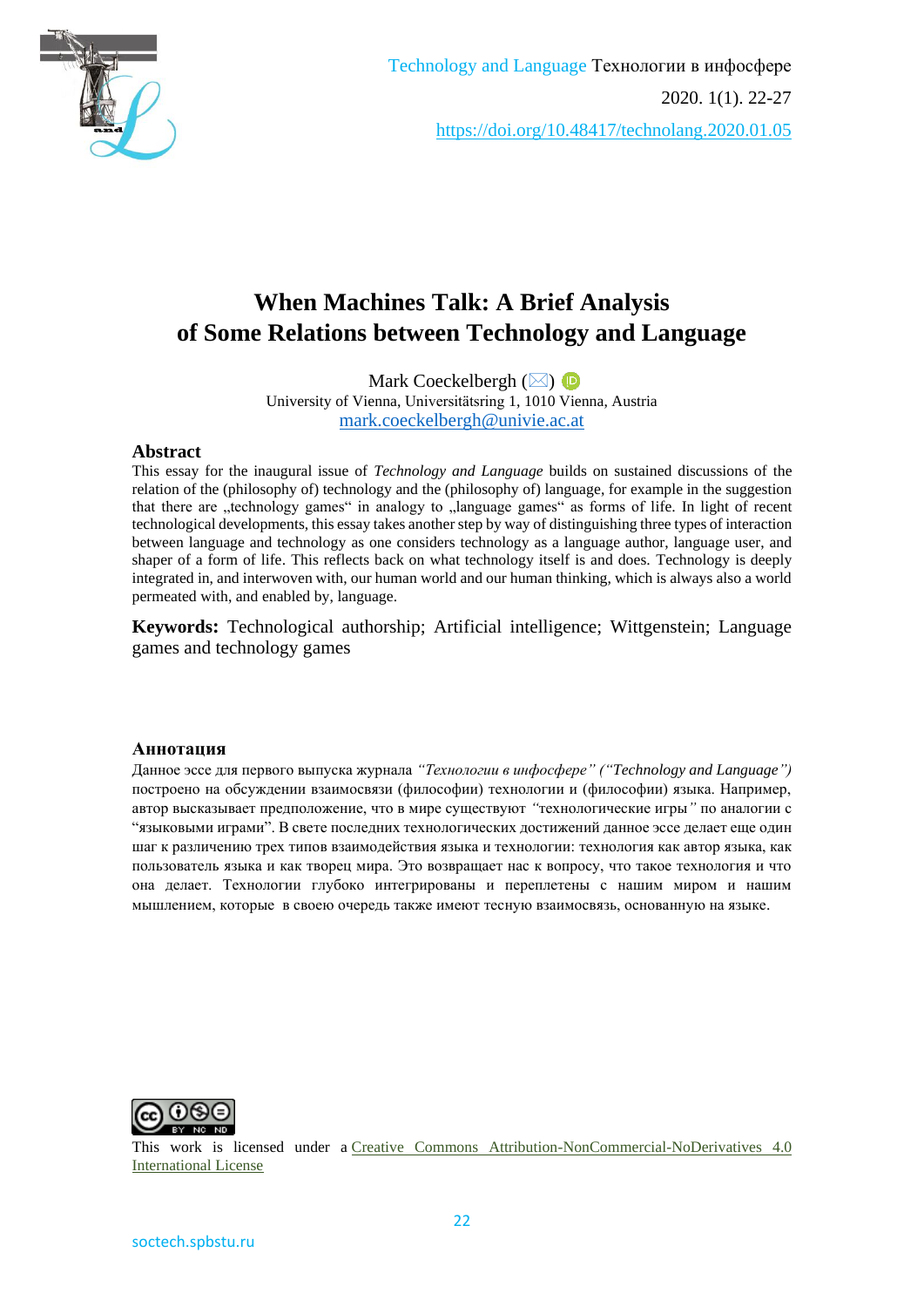

## **When Machines Talk: A Brief Analysis of Some Relations between Technology and Language**

### **INTRODUCTION**

Much can be said about technology and language, which is a fascinating field on its own that has received far too little attention in contemporary philosophy of technology. Some of the landscape I have mapped in previous work (Coeckelbergh, 2017a, 2017c). In this brief contribution, I will distinguish between three ways in which language and technology relate. These relations also reflect back on what technology itself is and does. Moreover, in the light of recent developments in digital technology, in particular artificial intelligence, robotics, and natural language processing, I will highlight the ways in which such technologies take a more active linguistic and semantic role and "talk" in various ways.

### **LANGUAGE IN TECHNOLOGY: WHEN TECHNOLOGY STARTS "AUTHORING"**

There is language "in" technology in the sense that technologies, and especially digital technologies, are not only material artefacts – the focus of the so-called 'empirical turn' in philosophy of technology (Achterhuis, 2001) – but also are made of language in various ways. Consider the many programming languages used to create software or text (and hence natural languages) on the internet. Without these artificial and natural languages, there would be no digital technologies and no digital social media.

Moreover, whereas previously digital technologies merely stored and represented linguistic *corpora* created by humans, today, due to developments in artificial intelligence (especially natural language processing through deep learning) they take a more active role and become "author" themselves. Perhaps the best example of technology becoming an "author" is the recently developed language generator GPT-3: a language model that uses deep learning, a form of machine learning, to create human-like text (see for example Gary & Ernest, 2020). While some (including its creator R&D company OpenAI) see this as a step towards general, human-like artificial intelligence, the system does not understand the world and does not know what it is doing. Only humans can make sense of the world. Since the work of Dreyfus (1972), there is a tradition of philosophers showing the limitations of artificial intelligence. It may also be still relatively easy for humans to detect that the text is coming from a machine. Nevertheless, technologies such as this show that digital technology is gaining more agency and autonomy when it comes to authoring text, and we have still to see the resulting applications and evaluate their ethical and societal implications.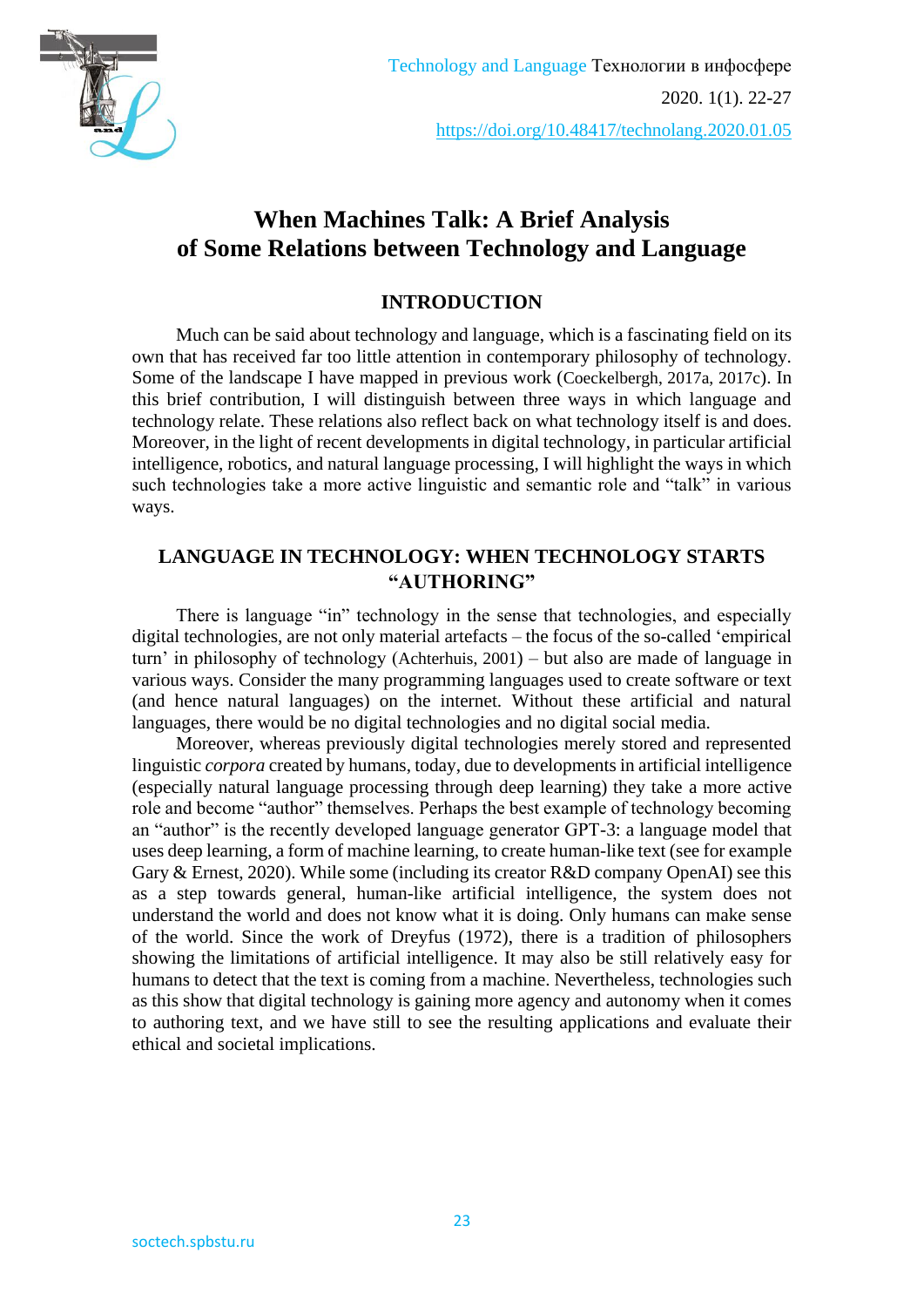

## **LANGUAGE USED IN TECHNOLOGICAL PRACTICES: WHEN TECHNOLOGY STARTS TALKING**

But technology is not only about things or systems; it is also about practices done by humans. Here language also plays a role: humans talk about technology as they use it. To take an example from a philosophy text, Wittgenstein's *Philosophical Investigations*: when builders use slabs, they may ask each other to pass one, saying "Slab!". This use of language relates both to humans and to things. As Austin (1962) put it later, words are not only used to describe things but also to do things and to get others to do things. Words and things are thus both part of a practice, or what Wittgenstein called a 'game.' To use a contemporary example involving digital technology: when people interact with a robot, they may talk about the robot in order to describe it or to get someone else to do something (e.g. shouting "Robot!", meaning "Go out of the way, the robot is there!"). They may also use language to give it a particular status, for example to say that it is a "thing", a "machine", or that it is a "person" – all of which have normative meanings and consequences. As Searle (1995) would say, we use language here in the form of a 'declaration', which gives a particular (social) status to things. But this has social and ethical implications. In a sense, we "construct" what the robot is through language (Coeckelbergh, 2011). For example, it mattes for its status and how we treat it whether we give the robot a personal name or say that it is a "machine". What the robot "is," depends not only on its material, physical appearance, but also on how we talk about it and to it.

Yet the latter example also points to a different relation between language and technology: the robot may come to be seen as more than a machine, as an artificial other. And this is especially likely to happen when robots are not only the object of human talk, but start talking themselves. If developments in AI, especially natural language processing and synthetic speech, continue, a different human-technology relation takes shape. In this relation both humans and non-humans become natural language users, this time not only by means of text but also by means of speech. Again one may point to limitations. For example, one may claim that machines do not have a "voice" like humans, who unlike robots have a voice in a biological and social-political sense. But phenomenologically there is a clear difference: the machine is not only talked about but also talks. This is already the case to some extent for instance with digital home assistants such as Alexa. In the future we may see more devices, including robots, that are linked to artificial intelligence, enabling them to participate in conversations with humans. Again we do not yet know all the applications and implications, but one implication is that such devices and machines now are also able to do things with words and make others (humans, other machines) do things. This includes them in the socio-material practices and games described by Wittgenstein and others.

While postphenomenology (Ihde, 1990) already claimed that things mediate between us and the world, when these things become language users they have further unintended consequences, which are far from clear yet. In previous work (Coeckelbergh, 2017c) I have proposed some ways to map relations between technology, language, and world, in terms of mediation but also in other ways. This includes conceptualizing that and how technology "talks" – in a metaphorical sense of gaining more agency and having unintended consequences, and sometimes in the literal sense of speaking. Moreover, the Wittgensteinian framework enables us to reveal the social and political dimension of what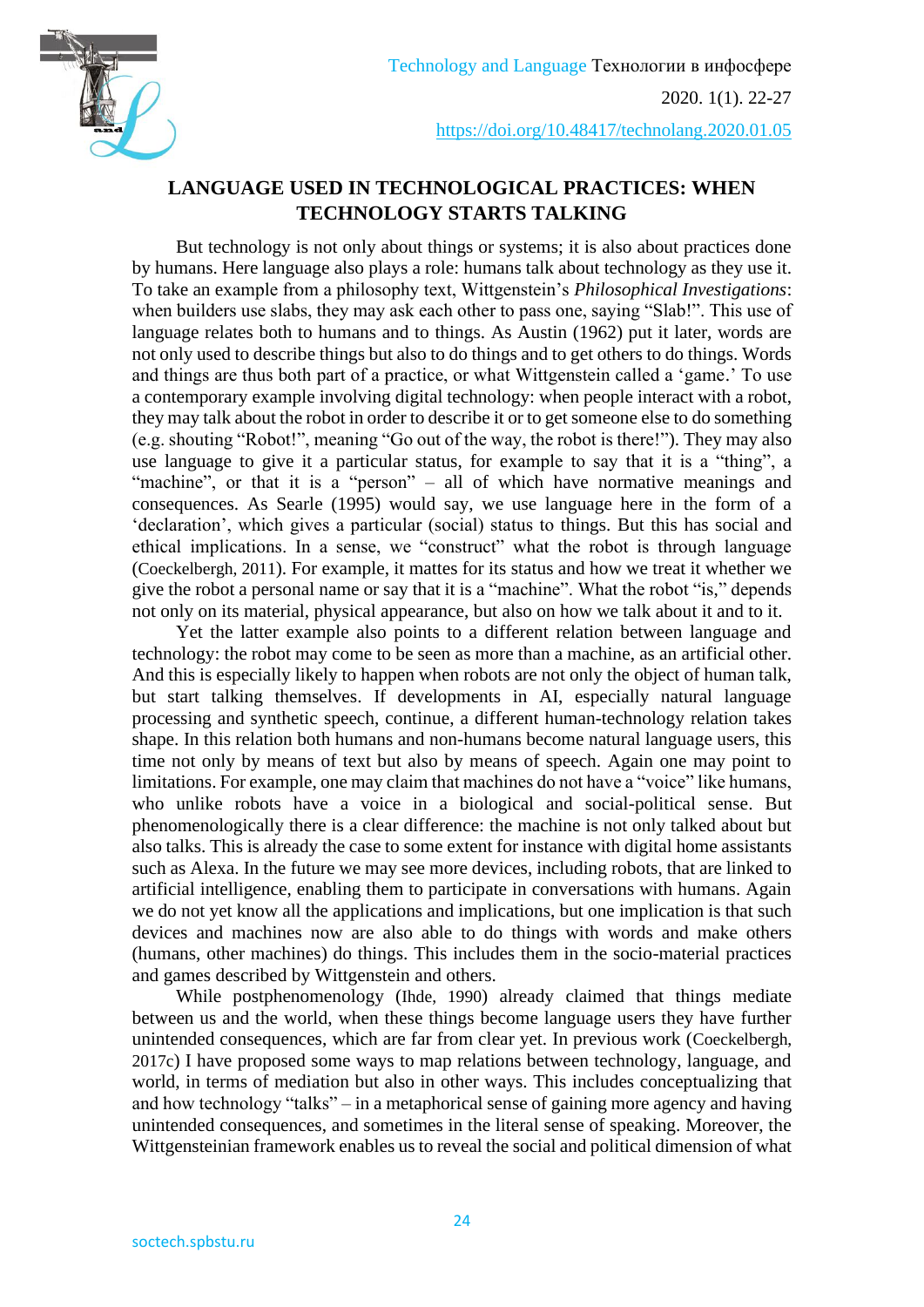

technologies and language do. Whereas postphenomenology tends to focus on individual users and their relation to the world, here technology is embedded in wider contexts or what I have called 'con-technologies' (Coeckelbergh, 2018). This brings us to the third way we can conceive of the relation between technology and language.

#### **LANGUAGE IS LIKE TECHNOLOGY, AND TECHNOLOGY IS LIKE LANGUAGE: WHEN NEW TECHNOLOGY SHAPES A NEW FORM OF LIFE**

In order to show that the meaning of language is about use, Wittgenstein (1953/2009) relies in the *Philosophical Investigations* on technological metaphors: he compares words to tools. Language then functions as a kind of 'toolbox'. It is an instrument – indeed, it is itself a technology. But as I have argued (Coeckelbergh, 2018), we can turn the metaphor around and say that technology is like language. This enable us to import Wittgensteinian thinking about language use into philosophy of technology, in particular thinking about technology use. The result is a more holistic way of thinking about technology that links technology with the activities and practices it is part of and – using Wittgenstein's terminology – with what I have called 'technology games' (Coeckelbergh, 2018) and forms of life, putting it firmly in a social and cultural environment, which regulates it but also is shaped by it. The point is not only that technology has structure and a kind of 'grammar' (Nordmann, 2002) in the way it is composed materially, but that it this material composition is in turn part of a social and cultural "grammar." In use and as used, technology is part of a larger whole of the way we do things, of a form of life.

Today's digital technologies, then, are not only passively shaped and regulated by the culture in which they flourish – this is certainly also the case, consider for example the salient influence of Californian culture on technology development *and* use – but also, more "actively', define and shape that culture, influencing our creation and communication of meaning. For example, as I have shown romantic thinking and culture, which emerged in the  $19<sup>th</sup>$  century, still influences our use of, and thinking about, technology (Coeckelbergh, 2017b), but at the same time the new technologies also influence our entire way of thinking. Exactly how is a matter of discussion. For example, one might argue that today's modern technologies like power plants created a culture of treating things and the whole natural world as 'standing reserve' for human purposes (compare Heidegger, 1977). Fitting into this culture, artificial intelligence and data science may lead to datafication or informatization of the world in the sense that we conceive of the world (and in the end ourselves) as a collection of data or information. Some do not think this is necessarily problematic, or believe that it has always been like that in the first place. According to Floridi (2011), the 'infosphere' is the totality of being and we are informational entities. In any case, this example clearly shows how engagement with a technology (here: the internet of the 1990s and its further development during the previous decade) led a philosopher to think differently about the world. Another proposal for how technology shapes our thinking and culture: one could argue that technologies such as artificial intelligence get interwoven with religious meanings.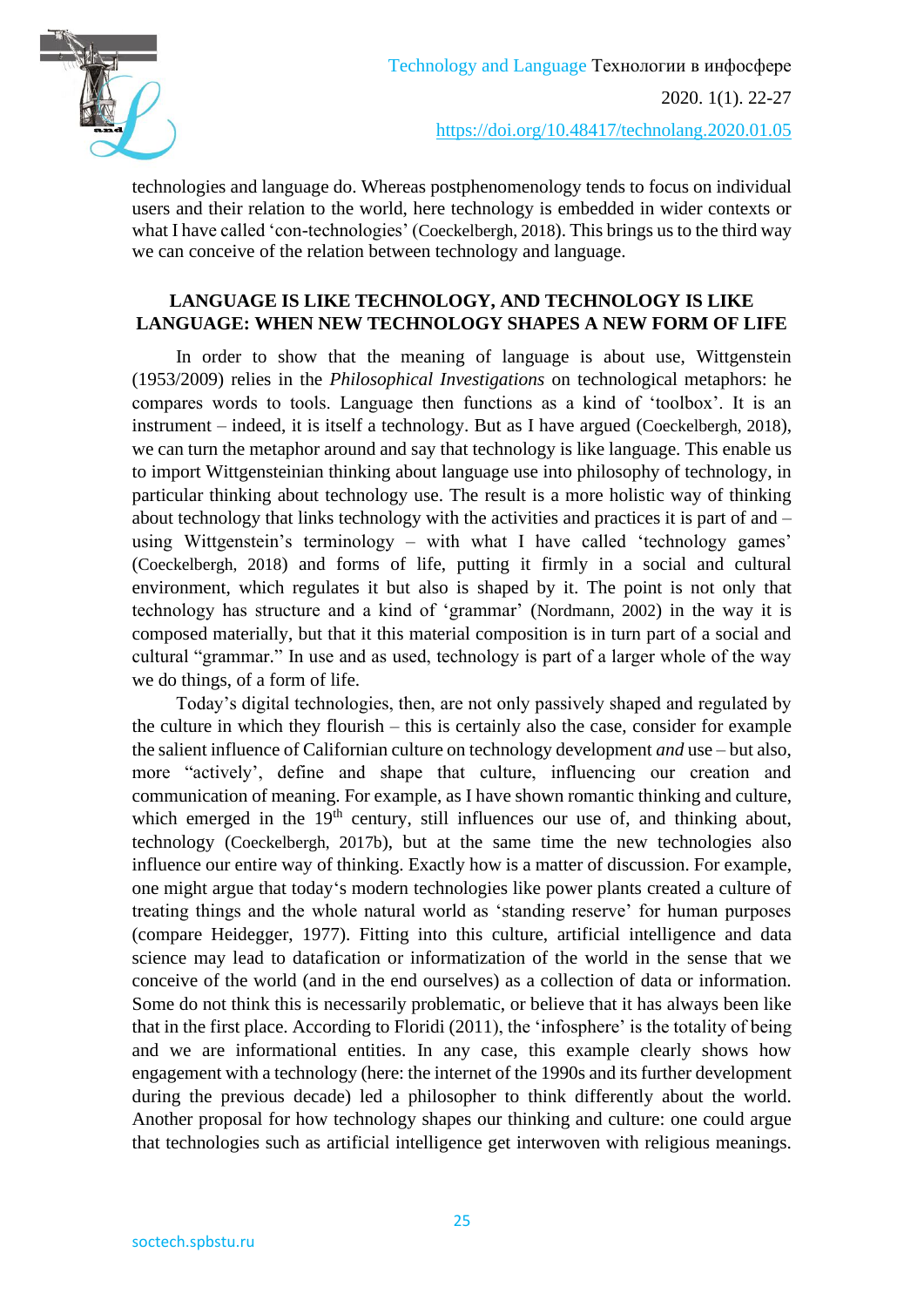We expect a lot from technology, especially artificial intelligence. We expect that it solves all our problems (technological solutionism). Is it becoming an oracle or a god? What are the new practices, games, and rituals that will emerge?<sup>1</sup>

Technology shapes our thinking and culture, and not only because we humans create technology but also because, as a game changer and shaper of our form of life, technology is deeply integrated in, and interwoven with, our human world and our human thinking, which is always also a world permeated with, and enabled by, language. The story of humanity is also the story of technology, and both are entangled with the story of language. Thinking about technology and language is therefore crucial: our future depends, quite literally and materially, on the words and things we use. And increasingly also: on the words and things *machines* use.

*Mark Coeckelbergh*

#### **REFERENCES**

- Achterhuis, H. (Ed.) (2001). *American Philosophy of Technology: The Empirical Turn*. Indiana University Press.
- Austin, J.L. (1962). *How to Do Things With Words*. Oxford University Press.
- Coeckelbergh, M. (2011). You, Robot: On the Linguistic Construction of Artificial Others. *AI & Society, 26*(1), 61-69.<https://doi.org/10.1007/s00146-010-0289-z>
- Coeckelbergh, M. (2017a). Language and Technology: Maps, Bridges, and Pathways. *AI & Society 32*(2), 175-189.<https://doi.org/10.1007/s00146-015-0604-9>
- Coeckelbergh, M. (2017b). *New Romantic Cyborgs: Romanticism, Information Technology, and the End of the Machine*. The MIT Press.
- Coeckelbergh, M. (2017c). *Using Words and Things: Language and Philosophy of Technology*. Routledge. <https://doi.org/10.4324/9781315528571>
- Coeckelbergh, M. (2018). Technology Games: Using Wittgenstein for Understanding and Evaluating Technology. *Science and Engineering Ethics, 24*(2), 1503-1519. <https://doi.org/10.1007/s11948-017-9953-8>
- Dreyfus, H. L. (1972). *What Computers Can't do: The Limits of Artificial Intelligence*. New York: Harper & Row.
- Floridi, L. (2011). *The Philosophy of Information*. Oxford University Press.
- Gary, M., & Ernest, D. (2020, August 22). GPT-3, Bloviator: OpenAI's language generator has no idea what it's talking about. *MIT Technology Review*. [https://www.technologyreview.com/2020/08/22/1007539/gpt3-openai-language](https://www.technologyreview.com/2020/08/22/1007539/gpt3-openai-language-generator-artificial-intelligence-ai-opinion/)[generator-artificial-intelligence-ai-opinion/](https://www.technologyreview.com/2020/08/22/1007539/gpt3-openai-language-generator-artificial-intelligence-ai-opinion/)

<sup>1</sup> Consider for instance the art work "Appropriate Response" (2020) by Mario Klingemann, which creates a ritual-like experience in which a person who kneels looks up to a split flap display that shows a short phrase written by a neural network (GPT-2, the forerunner of GPT-3 mentioned elsewhere in this article), which seems to be meant as a kind of inspiration or guidance : https://onkaos.com/mario-klingemann/ The installation raises questions about authorship (doubt whether this is written by humans or by a machine), but also about between technology and religion.